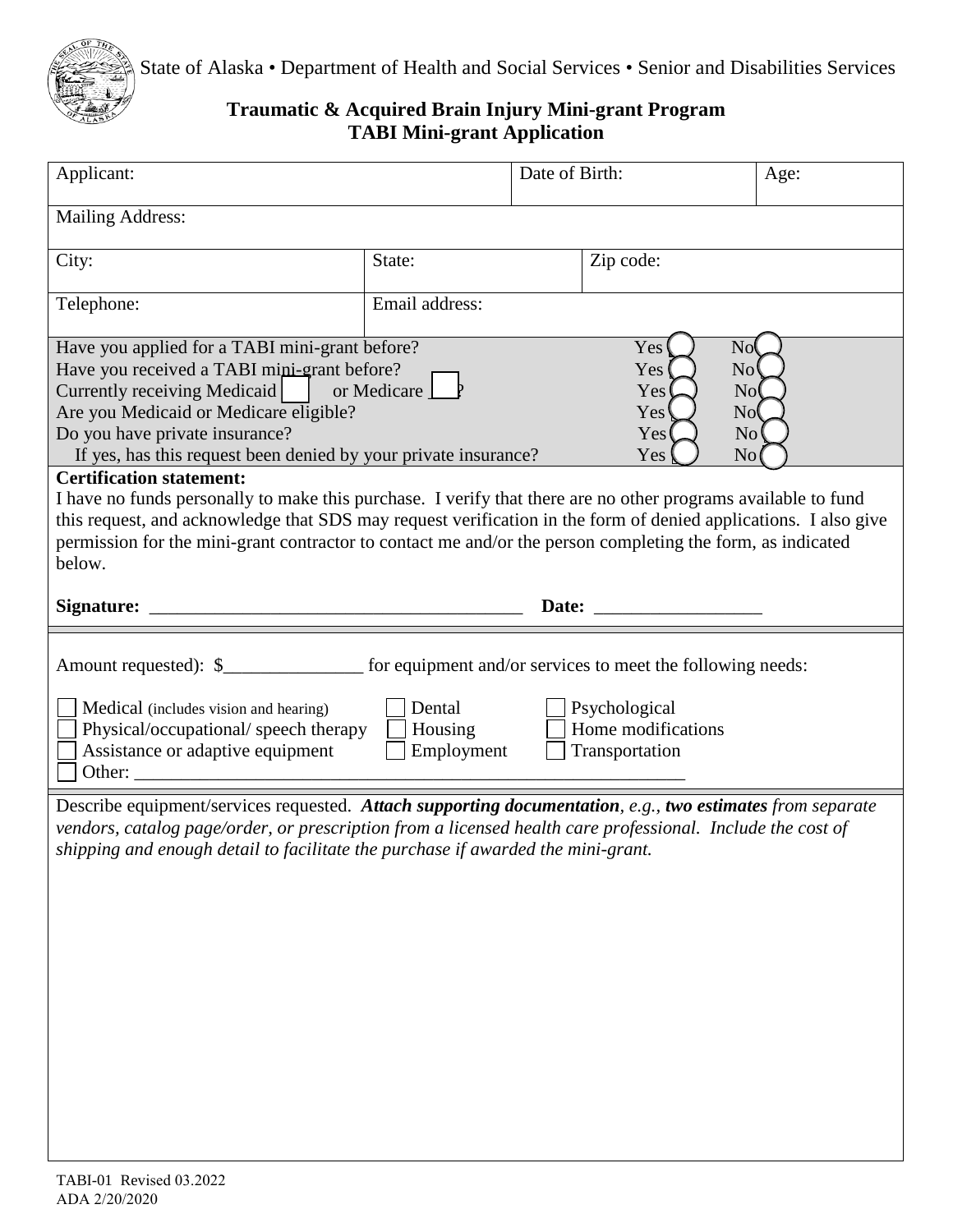Describe the essential need which the equipment/services will address. Provide additional documented evidence of need, if available. **List all other resources** that were explored in addition to the TABI mini-grant.

 What outcome is expected if funding is received? What outcome will take place if funding is not received? Describe how the equipment/services will increase independent functioning and integration in the community.

| Person completing form:    | Relationship to applicant: |
|----------------------------|----------------------------|
| Telephone/email:           |                            |
|                            |                            |
| Referring provider agency: |                            |
| Agency contact:            | Telephone:                 |